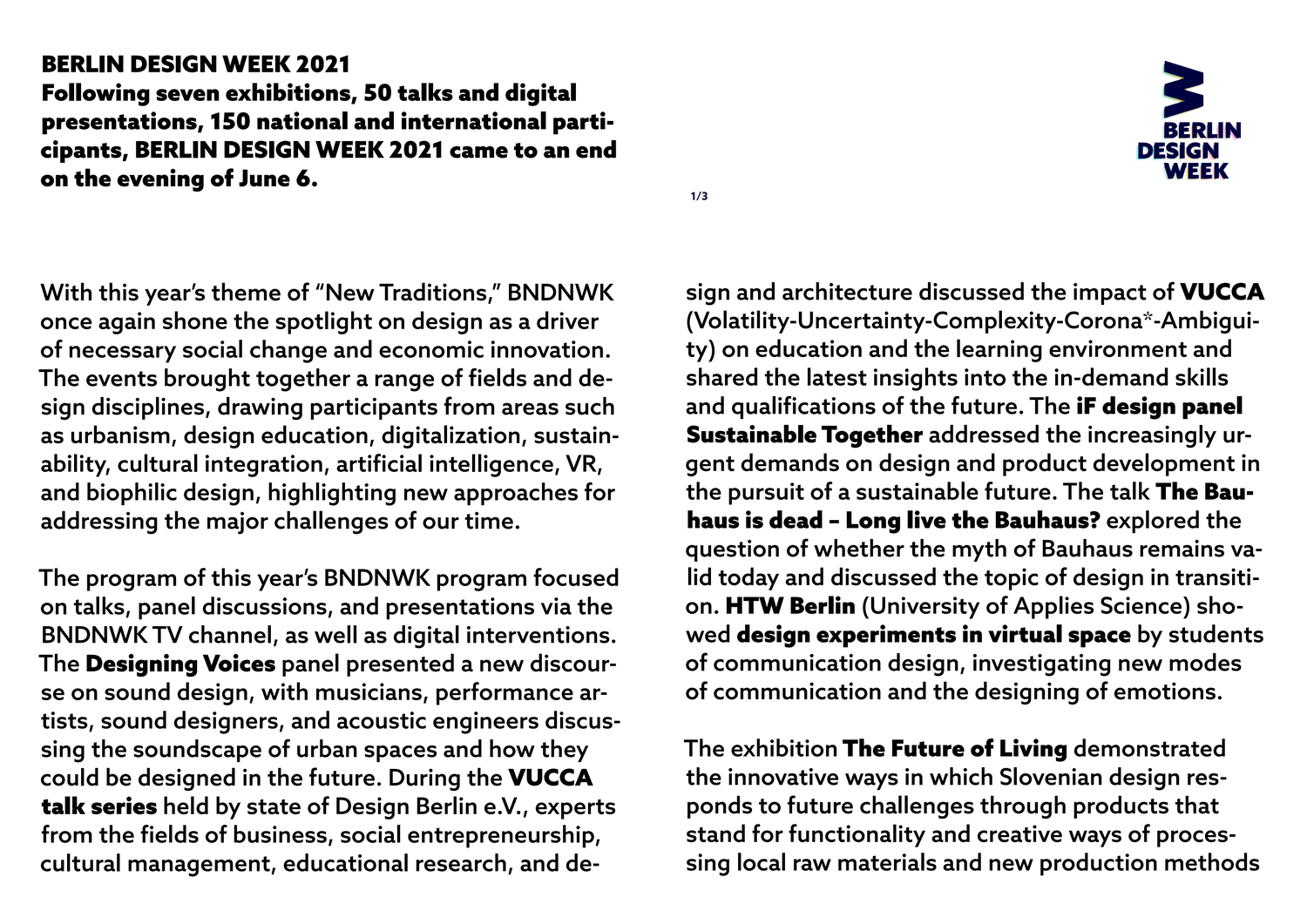

based on regional craftsmanship and sustainable technologies. With its Braun 100 and Luigi Colani and Art Nouveau exhibitions, Bröhan Museum honors pioneering spirit and innovation in design, with both shows remaining open until August 29. Workshops, digitally guided tours, the DESIGN POOL design market at Bikini Berlin, and OPEN STUDIO NIGHTS with 66 participants rounded out the diverse program of this year's BNDNWK.

The OPEN STUDIO NIGHTS, commissioned by Berlin's Senate Department for Economics, Energy and Public Enterprises, were the closing highlight of the BND-NWK. The OSNs were co-funded by Berlin's Senate Department for Economics, Energy and Public Enterprises and the European Regional Development Fund (ERDF).